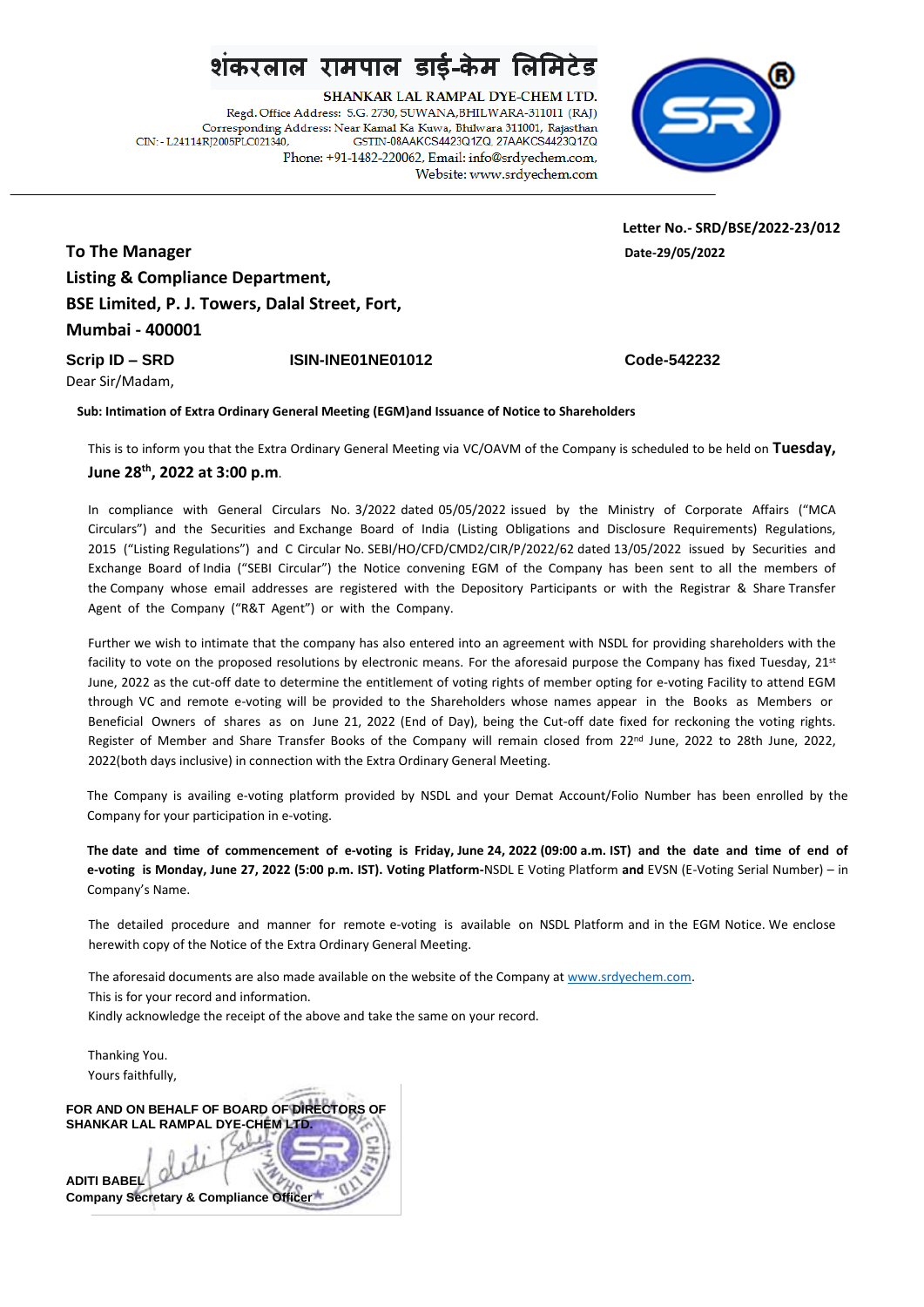SHANKAR LAL RAMPAL DYE-CHEM LTD. Regd. Office Address: S.G. 2730, SUWANA, BHILWARA-311011 (RAJ) Corresponding Address: Near Kamal Ka Kuwa, Bhilwara 311001, Rajasthan CIN: - L24114RI2005PLC021340. GSTIN-08AAKCS4423Q1ZQ, 27AAKCS4423Q1ZQ Phone: +91-1482-220062, Email: info@srdyechem.com, Website: www.srdyechem.com



## **SHANKAR LAL RAMPAL DYE-CHEM LIMITED**

#### **NOTICE**

**NOTICE** is hereby given that the **Extra Ordinary General Meeting (EGM) No. 1 of FY 2022-23;**of the members of **Shankar Lal Rampal Dye-Chem Limited** will be held on **Tuesday , 28th June 2022** at 03.00 PM through Video Conferencing (VC) / Other Audio-Visual Means (OAVM); to transact the following businesses:

#### **SPECIAL BUSINESS:**

### 1. **TO APPROVE INCREASE IN AUTHORISED SHARE CAPITAL**

To consider and if thought fit, to pass the following resolution as an **Ordinary Resolution:**

"**RESOLVED THAT** pursuant to the provisions of Section 13, 61, 64 and all other applicable provisions, if any, of the Companies Act, 2013 (the 'Act') read with Companies (Share Capital and Debentures) Rules, 2014 (including any statutory modification(s) or re-enactment(s) thereof for the time being in force), in accordance with the provisions in the Articles of Association of the Company and subject to such approvals, consents, permissions and sanctions as may be considered necessary from appropriate Authorities and subject to such terms and conditions, the consent of the members of the Company be and is hereby accorded for the increase in Authorized Share Capital of the Company from Rs. 22,00,00,000/- divided into 2,20,00,000 Number of equity shares of Rs. 10/- each to Rs. 64,00,00,000/- divided into 6,40,00,000 Number of Equity Shares of Face Value Rs. 10/- each ranking pari-passu with the existing shares in all respects and the Clause V of the Memorandum of Association and Article of Association of the Company be altered accordingly."

"**RESOLVED FURTHER THAT** pursuant to provisions of section 13 and other applicable provisions, if any, of the Companies Act, 2013, read with rules made there under, (including any statutory modification(s) or any amendment(s) thereto or any substitution(s) or any re-enactment(s) thereof for the time being in force), and subject to such approvals, consents, permissions and sanctions, if any, required from any authority, the Consent of the Members of the Company be and is hereby accorded to alter the existing clause V of the Memorandum of Association of the company relating to share capital by deletion of existing clause and by substituting in its place the following new clause V:

"The Authorized Share Capital of the Company is Rs. 64,00,00,000/- (Rupees Sixty Four Crores only) divided into 6,40,00,000 (Six Crore forty Lakhs) Number of Equity Shares of Rs. 10/- (Rupees Ten only) each."

#### 2.**TO APPROVE BONUS ISSUE OF EQUITY SHARES**

To consider and if thought fit, to pass the following resolution as an **Ordinary Resolution:**

**"RESOLVED THAT** pursuant to Section 63 and other applicable provisions, if any, of the Companies Act, 2013 read with the Rules framed there under, the Securities and Exchange Board of India (Issue of Capital and Disclosure Requirements) Regulations, 2018, the Securities and Exchange Board of India (Listing Obligations and Disclosure Requirements) Regulations, 2015 ("SEBI Listing Regulations") and other applicable regulations and guidelines issued by SEBI and Reserve Bank of India (RBI), as amended from time to time, Articles of Association of the Company, subject to such approvals, consents, permissions, conditions and sanctions as may be considered necessary from appropriate authorities, approval of Members of the Company be and is hereby accorded for issuance of bonus shares by capitalization of free reserves of the Company to issue fully paid up Bonus Shares in the ratio of 2 bonus share for every 1 equity shares held by Shareholder, i.e., holder of One equity shares Shareholder shall be issued **Two** fully paid equity share each, aggregating to further issue of 4,26,44,520 equity shares of Rs. 10/- each by capitalizing the General Reserves to the extent of Rs. 42,64,45,200/- or such other amount as the Board may determine for distribution among the holders of existing fully paid equity shareholders of the Company, whose names will be appearing in the Register of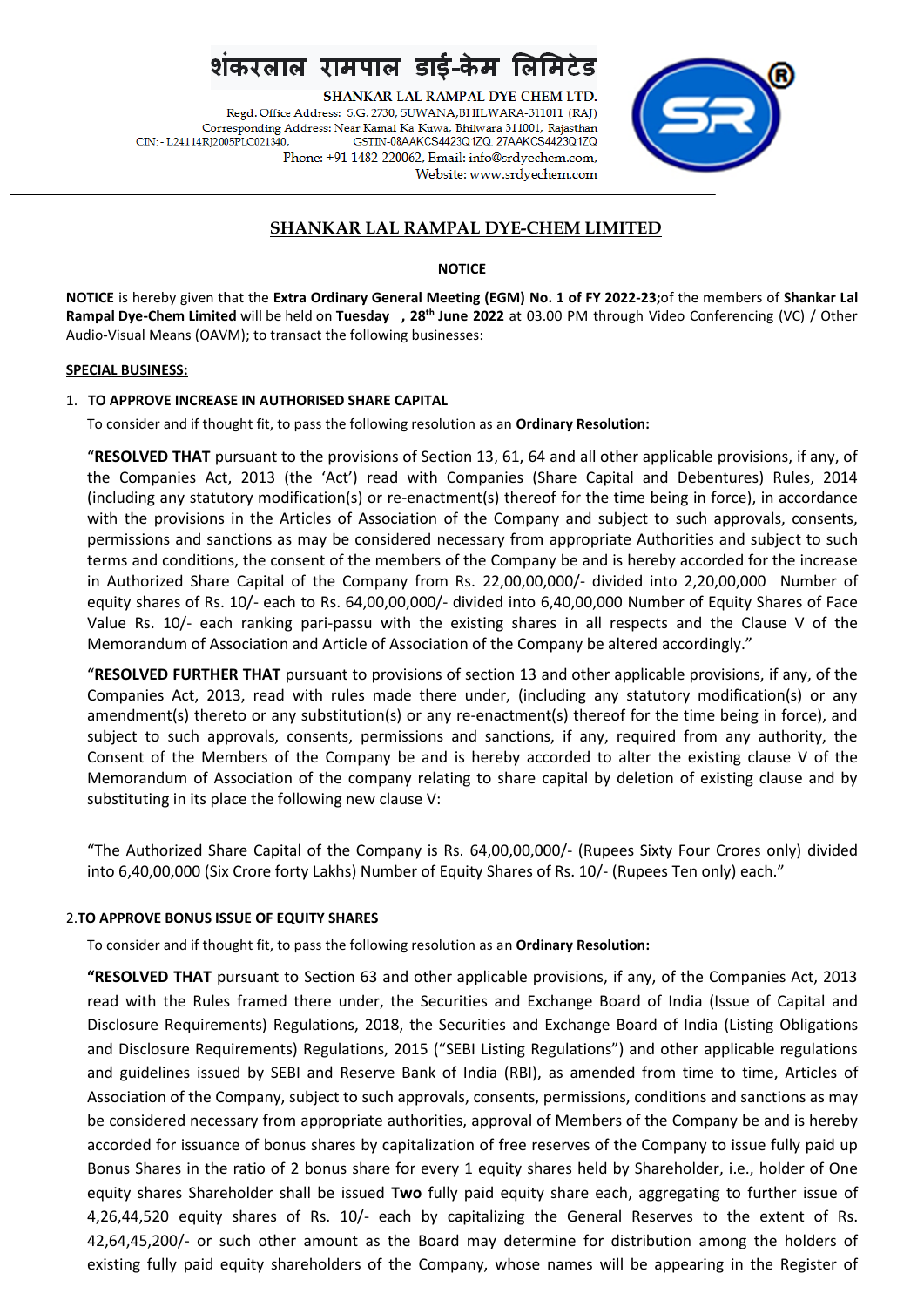SHANKAR LAL RAMPAL DYE-CHEM LTD. Regd. Office Address: S.G. 2730, SUWANA, BHILWARA-311011 (RAJ) Corresponding Address: Near Kamal Ka Kuwa, Bhilwara 311001, Rajasthan CIN: - L24114RI2005PLC021340. GSTIN-08AAKCS4423Q1ZQ, 27AAKCS4423Q1ZQ Phone: +91-1482-220062, Email: info@srdyechem.com, Website: www.srdyechem.com



Members/Beneficial Owners Position of the Company on the Record Date determined by the Board of the Company;

**RESOLVED FURTHER THAT** the issue of 4,26,44,520 new fully paid equity shares as bonus shares shall always be subject to the terms and conditions contained in the Memorandum and Articles of Association of the Company and shall rank paripassu in all respects and carry the same rights and benefits as the existing fully paid Equity shares of the Company.

**RESOLVED FURTHER THAT** where the proportion of the new bonus shares is not in the exact proportion of the holding of the existing equity shares and results in any shareholder becoming entitled to fraction of new equity shares to be allotted as Bonus Shares, the Company shall not issue any shares or certificate or Coupon in respect of such fractional shares. All fractions of bonus equity shares shall be ignored and accordingly the number of issuance of bonus share may be reduced.

**RESOLVED FURTHER THAT** no letter of allotment shall be issued but in the case of members who hold shares in dematerialized mode, the Bonus Shares shall be credited to the beneficiary accounts of the members maintained with Depository Participants and in case of members who hold shares in physical mode, the share certificate(s) in respect of the Bonus Shares shall be dispatched within the prescribed time limit.

**RESOLVED FURTHER THAT** the Board be and is hereby authorized to take necessary steps for listing of the Bonus Shares on the Stock Exchanges where the Equity Shares of the Company are listed, in terms of the Listing Regulations and other applicable Rules and Regulations.

**RESOLVED FURTHER THAT** the Board be and is hereby authorized to do all such acts, deeds, matters and things and to give such directions as may be necessary or expedient and to settle any question or difficulty that may arise in relation thereto, decide the exact number of Bonus Shares to be issued based on the Paid up capital of the Company as obtaining on the Record Date and to delegate all such powers granted hereunder to a Committee of Directors and / or Company Secretary or any other officer(s) of the Company, as may deem fit or desirable and their decision shall be final and binding."

> **By Order of the Board** For **SHANKAR LAL RAMPAL DYE-CHEM LTD Sd/-**

**Aditi Babel Company Secretary& Compliance Officer**

**Date: 28th May, 2022 Place: Bhilwara**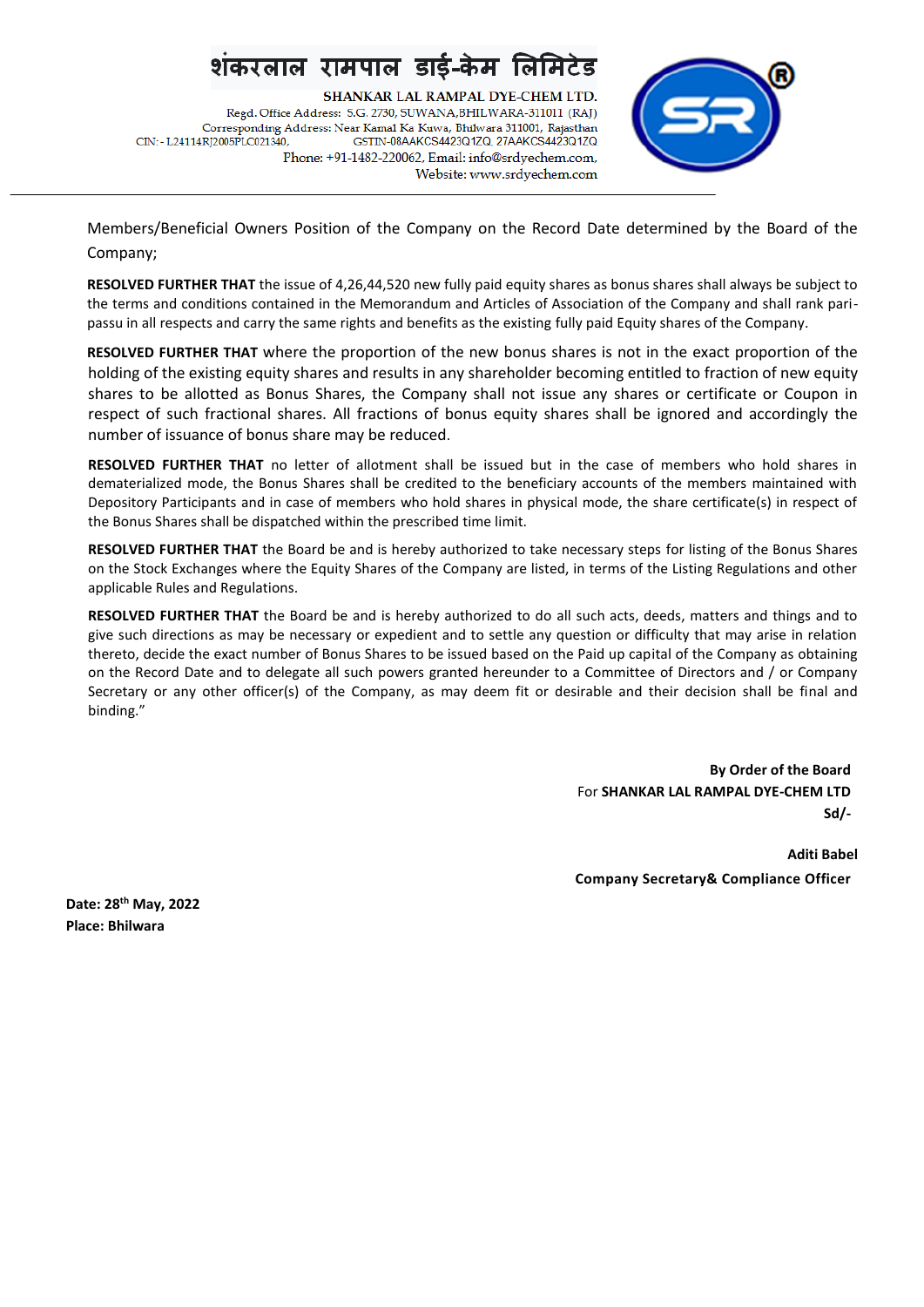SHANKAR LAL RAMPAL DYE-CHEM LTD. Regd. Office Address: S.G. 2730, SUWANA, BHILWARA-311011 (RAJ) Corresponding Address: Near Kamal Ka Kuwa, Bhilwara 311001, Rajasthan CIN: - L24114RI2005PLC021340. GSTIN-08AAKCS4423Q1ZQ, 27AAKCS4423Q1ZQ Phone: +91-1482-220062, Email: info@srdyechem.com, Website: www.srdyechem.com



#### **Notes:**

- 1. In view of the continuing Covid-19 pandemic, the Ministry of Corporate Affairs ("MCA")has vide its circular dated May 5, 2022 read with issued General Circular nos. 20/2020, 14/2020, 17/2020, 02/2021 and Circular no. SEBI/HO/CFD/CMD1/CIR/P/2020/79 and SEBI/HO/CFD/CMD2/CIR/P/2021/11 issued dated January15, 2021 in relation to "Relaxation from Compliance with certain provisions of SEBI(Listing Obligation and Disclosure Requirements) Regulation,2015 due to the Covid–19 pandemic (hereinafter collectively referred to as "the Circulars") permitted holding of the Extra Ordinary General Meeting("EGM") through VC/OAVM, without the physical presence of the Members at a common venue. In compliance with the MCA Circular and SEBI circular the EGM of the members of the Company is being through VC/ OAVM. The registered office of the Company shall be deemed to be the venue of the EGM.
- 2. An explanatory statement pursuant to Section 102 of the Act, relating to special business to be transacted at the EGM, is annexed hereto.
- 3. The Company has paid annual listing fee to BSE Ltd. (BSE), National Securities Depositories Ltd. (NSDL) and Central Depositories Securities Ltd. (CDSL) for financial year 2022-23.
- 4. The Register of Member and Share Transfer Books of the Company will remain closed from 22<sup>nd</sup> June, 2022 to 28th June, 2022(both days inclusive) in connection with the Extraordinary General Meeting.
- 5. Pursuant to the provisions of the Act, a Member entitled to attend and vote at the EGM is entitled to appoint a proxy to attend and vote on his/her behalf and the proxy need not be a Member of the Company. Since this EGM is being held pursuant to the MCA Circulars on EGM through VC / OAVM, physical attendance of Members has been dispensed with. Accordingly, the facility for appointment of proxies by the Members will not be available for the EGM and hence the Proxy Form and Attendance Slip are not annexed to this Notice.
- 6. Corporate members intending to authorize their representatives to attend the Meeting are requested to send a scanned certified copy of the board resolution (pdf/jpeg format) authorizing their representative to attend and vote on their behalf at the Meeting. The said Resolution/Authorization shall be sent to the Scrutinizer by email through its registered email address to [office@csnmehta.com](mailto:office@csnmehta.com) with a copy marked to evoting@nsdl.co.in.
- 7. SEBI has mandated the submission of the Permanent Account Number (PAN) by every participant in the securities market. Members holding shares in electronic form are, therefore, requested to submit their PAN to their depository participant(s).
- 8. In case of joint holder attending the Meeting, only such joint holder who is higher in the order of names will be entitled to vote.
- 9. As per the provisions of Section 72 of the Act, the facility for making nomination is available for the Members in respect of the shares held by them. Members who have not yet registered their nomination are requested to register the same by submitting Form No.SH-13. Members are requested to submit these details to their DP in case the shares are held by them in electronic form, and to the Company's RTA, in case the shares are held in physical form.
- 10. The Members can join the EGM in the VC/OAVM mode 15 minutes before and after the scheduled time of the commencement of the Meeting by following the procedure mentioned in the Notice. The facility of participation at the EGM through VC/OAVM will be made available for 1000 members on first come first served basis. This will not include large Shareholders (Shareholders holding 2% or more shareholding), Promoters, Institutional Investors, Directors, Key Managerial Personnel, the Chairpersons of the Audit Committee, Nomination and Remuneration Committee and Stakeholders Relationship Committee, Auditors, etc. who are allowed to attend the EGM without restriction on account of first come first served basis.
- 11. The attendance of the Members attending the EGM through VC/OAVM will be counted for the purpose of reckoning the quorum under Section 103 of the Companies Act, 2013.
- 12. Members intending to express their views or raise queries during the EGM may register themselves as a speaker by sending their request from their registered email address mentioning their name, DPID & client ID / Folio Number, PAN, mobile number and queries **on from 9.00 a.m. on June 24th, 2022 till 05.00 p.m. on June 26 th , 2022 through email on cs@srdyechem.com**. Shareholders will get confirmation on first cum first basis depending upon the provision made by the Company. Shareholders are requested to speak only when moderator of the meeting/ management will announce the name and serial number for speaking.
- 13. Members seeking any information with regard to the accounts or any matter to be placed at the EGM, are requested to write to the Company **9.00 a.m. on June 24th, 2022 till 05.00 p.m. on June 26 th, 2022**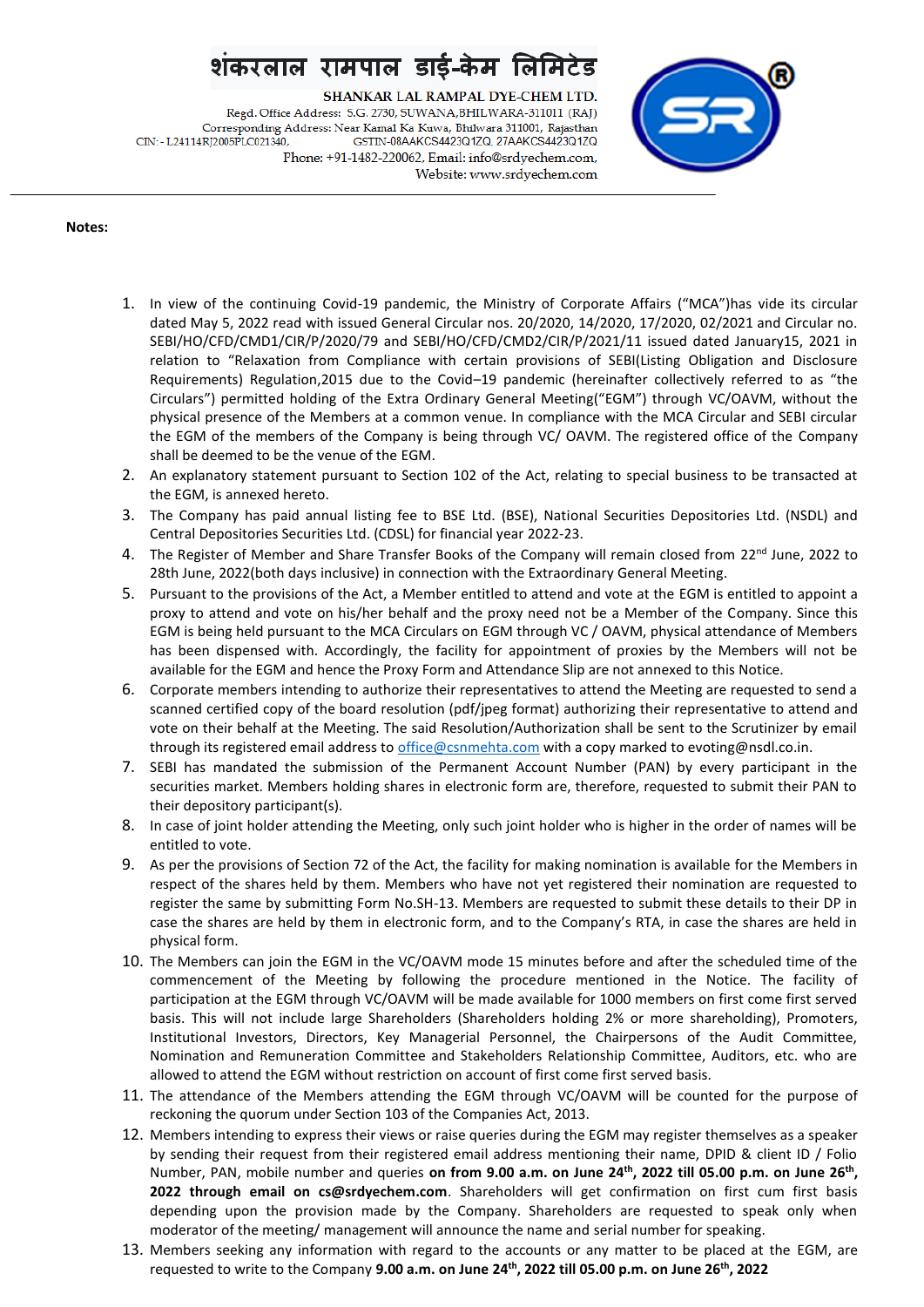SHANKAR LAL RAMPAL DYE-CHEM LTD.

Regd. Office Address: S.G. 2730, SUWANA, BHILWARA-311011 (RAJ) Corresponding Address: Near Kamal Ka Kuwa, Bhilwara 311001, Rajasthan CIN: - L24114RI2005PLC021340. GSTIN-08AAKCS4423Q1ZQ, 27AAKCS4423Q1ZQ Phone: +91-1482-220062, Email: info@srdyechem.com, Website: www.srdyechem.com



**through email on cs@srdyechem.com**. The same will be replied by the Company suitably. Documents referred to in this Notice will be made available for inspection as per applicable statutory requirements.

- 14. The Company has designated a separate e-mail ID of the grievance redressal division/Compliance officer i.e. cs@srdyechem.com; exclusively for the purpose of registering complaints by investors.
- 15. In line with the Ministry of Corporate Affairs (MCA) Circular No. 17/2020 dated April 13, 2020 and SEBI Circular, the **Notice calling the EGM** has been uploaded on the website of the Company at www.srdyechem.com. The Notice can also be accessed from the websites of the Stock Exchange i.e. BSE Limited at www.bseindia.com respectively and the EGM Notice is also available on the website of NSDL(agency for providing the Remote e-Voting facility) i.e. [https://www.evoting.nsdl.com/.](https://www.evoting.nsdl.com/)
- 16. All documents referred to in the Notice will also be available electronically for inspection without any fee by the members from the date of circulation of this Notice up to the date of EGM. Members seeking to inspect such documents can send an email to [cs@srdyechem.com](mailto:cs@srdyechem.com)'.
- 17. To prevent fraudulent transactions, Members are advised to exercise due diligence and notify the Company of any change in address or demise of any Member as soon as possible. Members are also advised to not leave their demat account(s) dormant for a long time. Periodic statement of holdings should be obtained from the concerned Depository Participant and holdings should be verified from time to time.
- 18. To support the 'Green Initiative', Members who have not yet registered their email addresses are requested to register the same with their DPs in case the shares are held by them in electronic form and with the Company's RTA in case the shares are held by them in physical form.
- 19. Members are requested to intimate changes, if any, pertaining to their name, postal address, email address, telephone/ mobile numbers, Permanent Account Number (PAN), mandates, nominations, power of attorney, bank details such as, name of the bank and branch details, bank account number, MICR code, IFSC code, etc., to their DPs in case the shares are held by them in electronic form.
- 20. The Meeting shall be deemed to be held at the registered office of the Company at SG 2730, Suwana, Bhilwara-311011, Rajasthan.
- 21. Since the EGM will be held through VC / OAVM, the route map to the venue is not annexed to this Notice.
- 22. The Business set out in the Notice will be transacted through electronic voting system and the Company is providing facility for voting by electronic means. Instructions and other information relating to e-voting are given in this Notice.
- 23. Pursuant to the provisions of Section 108 of the Companies Act, 2013 read with Rule 20 of the Companies (Management and Administration) Rules, 2014 (as amended) and Regulation 44 of SEBI (Listing Obligations & Disclosure Requirements) Regulations 2015 (as amended), and the Circulars issued by the Ministry of Corporate Affairs dated April 08, 2020, April 13, 2020 and May 05, 2020 the Company is providing facility of remote evoting to its Members in respect of the business to be transacted at the EGM. For this purpose, the Company has entered into an agreement with NSDL for facilitating voting through electronic means, as the authorized agency. The facility of casting votes by a member using remote e-voting system as well as voting on the date of the EGM will be provided by NSDL.
- 24. The Company is pleased to provide e-voting facility to all its shareholders to cast their votes electronically on the resolutions mentioned in the notice of Extraordinary General Meeting of the Company dated 28th May, 2022 (the EGM Notice). The E-Voting shall start on Friday, 24<sup>th</sup> June, 2022 (09:00 AM onwards) to Monday, 27<sup>th</sup> June, 2022 (Till 05:00 PM); Depositary will block E-voting after that. The Company has appointed CS Nitin Mehta, Practicing Company Secretary, Rajasthan; as Scrutinizer for conducting e-voting process in fair and transparent manner. The e-voting rights of the shareholders/ beneficial owners shall be reckoned on the equity shares held by them at the end of business hours on 21<sup>st</sup> June, 2022. Instruction for E-Voting and joining EGM are as follows: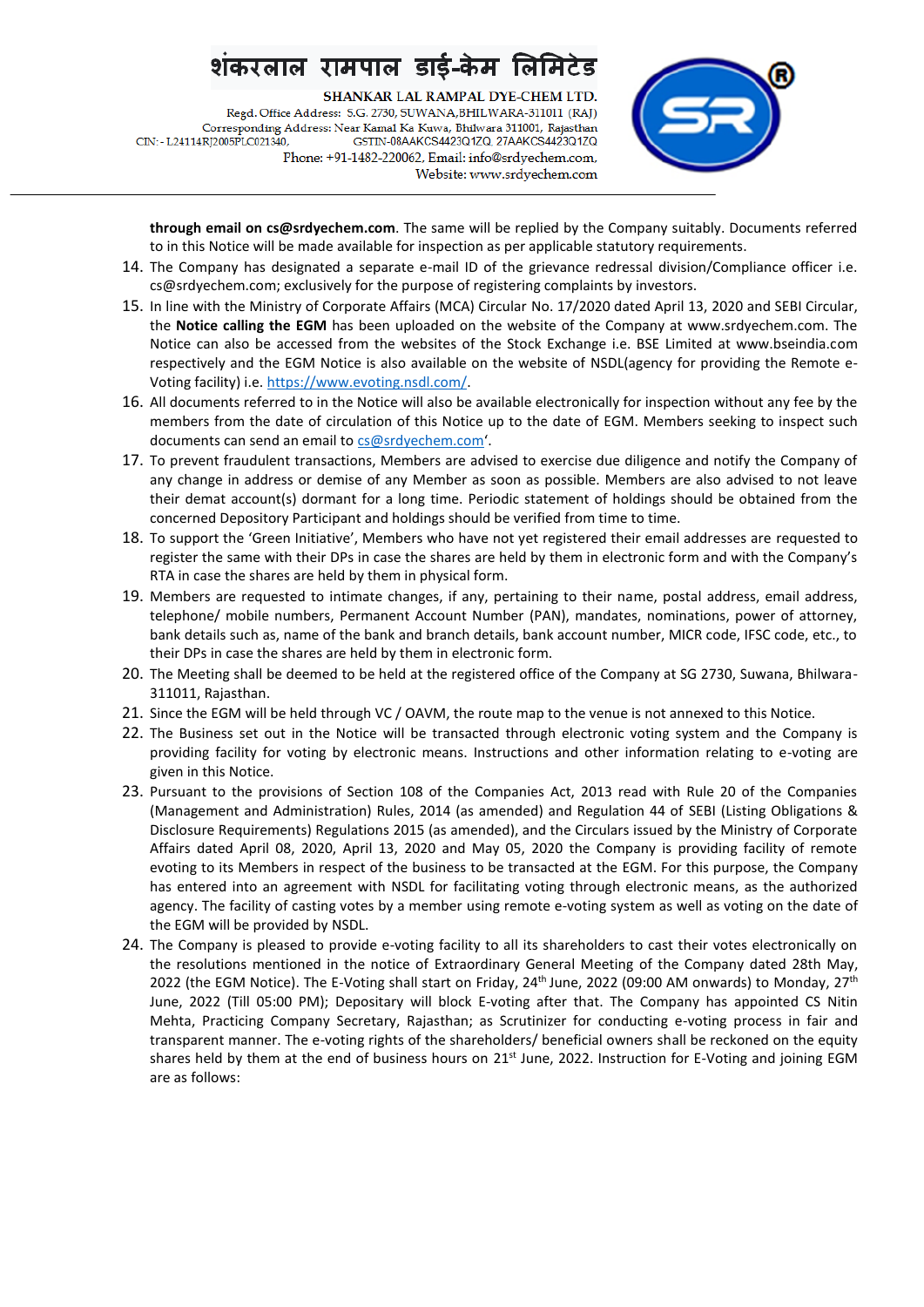SHANKAR LAL RAMPAL DYE-CHEM LTD. Regd. Office Address: S.G. 2730, SUWANA, BHILWARA-311011 (RAJ) Corresponding Address: Near Kamal Ka Kuwa, Bhilwara 311001, Rajasthan CIN: - L24114RI2005PLC021340. GSTIN-08AAKCS4423Q1ZQ, 27AAKCS4423Q1ZQ Phone: +91-1482-220062, Email: info@srdyechem.com, Website: www.srdyechem.com



## **THE INSTRUCTIONS FOR MEMBERS FOR REMOTE E-VOTING AND JOINING GENERAL MEETING ARE ASUNDER:-**

*The remote e-voting period begins on 24th June, 2022 at 9:00 A.M. and ends on 27th June, 2022 at 5:00 P.M. The remote e-voting module shall be disabled by NSDL for voting thereafter. The Members, whose names appear in the Register of Members / Beneficial Owners as on the cut-off date i.e. 21.06.2022, may cast their vote electronically. The voting right of shareholders shall be in proportion to their share in the paid-up equity share capital of the Company as on the cut-off date, being 21.06.2022.*

## **How do I vote electronically using NSDL e-Voting system?**

*The way to vote electronically on NSDL e-Voting system consists of "Two Steps" which are mentioned below:*

## **Step 1: Access to NSDL e-Voting system**

## **A) Login method for e-Voting and joining virtual meeting for Individual shareholders holding securities in demat mode**

In terms of SEBI circular dated December 9, 2020 on e-Voting facility provided by Listed Companies, Individual shareholders holding securities in demat mode are allowed to vote through their demat account maintained with Depositories and Depository Participants. Shareholders are advised to update their mobile number and email Id in their demat accounts in order to access e-Voting facility.

Login method for Individual shareholders holding securities in demat mode is given below:

| <b>Type of shareholders</b>                                                  | Login Method                                                                                                                                                                                                                                                                                                                                                                                                                                                                                                                                                                                                                                                                                                                                                                                                                                  |
|------------------------------------------------------------------------------|-----------------------------------------------------------------------------------------------------------------------------------------------------------------------------------------------------------------------------------------------------------------------------------------------------------------------------------------------------------------------------------------------------------------------------------------------------------------------------------------------------------------------------------------------------------------------------------------------------------------------------------------------------------------------------------------------------------------------------------------------------------------------------------------------------------------------------------------------|
| Individual<br>Shareholders holding<br>securities in demat<br>mode with NSDL. | Existing <b>IDeAS</b> user can visit the e-Services website of<br>1.<br>NSDL Viz. https://eservices.nsdl.com either on a Personal<br>Computer or on a mobile. On the e-Services home page<br>click on the "Beneficial Owner" icon under "Login"<br>which is available under 'IDeAS' section, this will prompt<br>you to enter your existing User ID and Password. After<br>successful authentication, you will be able to see e-Voting<br>services under Value added services. Click on "Access to<br>e-Voting" under e-Voting services and you will be able to<br>see e-Voting page. Click on company name or e-Voting<br>service provider <i>i.e.</i> NSDL and you will be re-directed to<br>e-Voting website of NSDL for casting your vote during the<br>remote e-Voting period or joining virtual meeting & voting<br>during the meeting. |
|                                                                              | 2. If you are not registered for IDeAS e-Services, option to                                                                                                                                                                                                                                                                                                                                                                                                                                                                                                                                                                                                                                                                                                                                                                                  |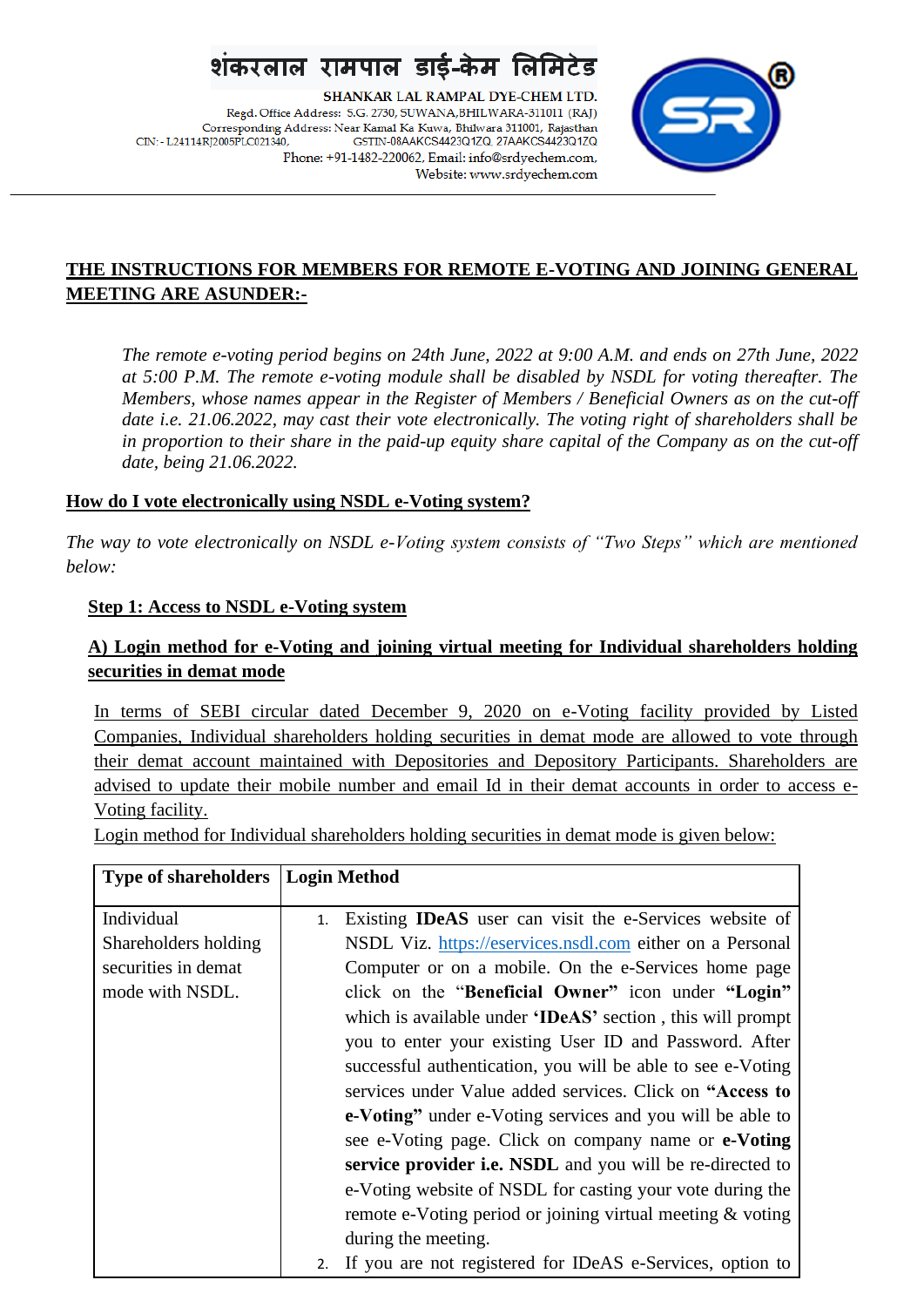${\bf SHANKAR\; LAL\; RAMPAL\; DYE-CHEM\; LTD.}$  Regd. Office Address: 5.G. 2730, SUWANA,BHILWARA-311011 (RAJ) Corresponding Address: Near Kamal Ka Kuwa, Bhilwara 311001, Rajasthan CIN:- L24114RJ2005PLC021340, GSTIN-08AAKCS4423Q1ZQ, 27AAKCS4423Q1ZQ Phone: +91-1482-220062, Email: info@srdyechem.com, Website: www.srdyechem.com



|                                                                             | register is available at https://eservices.nsdl.com. Select<br>"Register Online for IDeAS Portal" or click at<br>https://eservices.nsdl.com/SecureWeb/IdeasDirectReg.jsp<br>3. Visit the e-Voting website of NSDL. Open web browser by<br>typing the following URL: https://www.evoting.nsdl.com/<br>either on a Personal Computer or on a mobile. Once the<br>home page of e-Voting system is launched, click on the<br>which<br>is<br>available<br>"Login"<br>icon<br>under<br>'Shareholder/Member' section. A new screen will open.<br>You will have to enter your User ID (i.e. your sixteen digit<br>demat account number hold with NSDL), Password/OTP<br>and a Verification Code as shown on the screen. After<br>successful authentication, you will be redirected to NSDL<br>Depository site wherein you can see e-Voting page. Click<br>on company name or e-Voting service provider i.e. NSDL<br>and you will be redirected to e-Voting website of NSDL for<br>casting your vote during the remote e-Voting period or<br>joining virtual meeting $\&$ voting during the meeting.<br>Shareholders/Members can also download NSDL Mobile<br>4.<br>App "NSDL Speede" facility by scanning the QR code<br>mentioned below for seamless voting experience.<br><b>NSDL Mobile App is available on</b><br>App Store Coogle Play |
|-----------------------------------------------------------------------------|-------------------------------------------------------------------------------------------------------------------------------------------------------------------------------------------------------------------------------------------------------------------------------------------------------------------------------------------------------------------------------------------------------------------------------------------------------------------------------------------------------------------------------------------------------------------------------------------------------------------------------------------------------------------------------------------------------------------------------------------------------------------------------------------------------------------------------------------------------------------------------------------------------------------------------------------------------------------------------------------------------------------------------------------------------------------------------------------------------------------------------------------------------------------------------------------------------------------------------------------------------------------------------------------------------------------------------------|
| Individual<br>Shareholders holding<br>securities in demat<br>mode with CDSL | 1) Existing users who have opted for Easi / Easiest, they can<br>login through their user id and password. Option will be<br>made available to reach e-Voting page without any further<br>authentication. The URL for users to login to Easi / Easiest<br>https://web.cdslindia.com/myeasi/home/login<br>are<br><b>or</b><br>www.cdslindia.com and click on New System Myeasi.                                                                                                                                                                                                                                                                                                                                                                                                                                                                                                                                                                                                                                                                                                                                                                                                                                                                                                                                                      |
|                                                                             | After successful login of Easi/Easiest the user will be also<br>2)<br>able to see the E Voting Menu. The Menu will have links<br>of e-Voting service provider i.e. NSDL. Click on NSDL<br>to cast your vote.                                                                                                                                                                                                                                                                                                                                                                                                                                                                                                                                                                                                                                                                                                                                                                                                                                                                                                                                                                                                                                                                                                                        |
|                                                                             | If the user is not registered for Easi/Easiest, option to<br>3)                                                                                                                                                                                                                                                                                                                                                                                                                                                                                                                                                                                                                                                                                                                                                                                                                                                                                                                                                                                                                                                                                                                                                                                                                                                                     |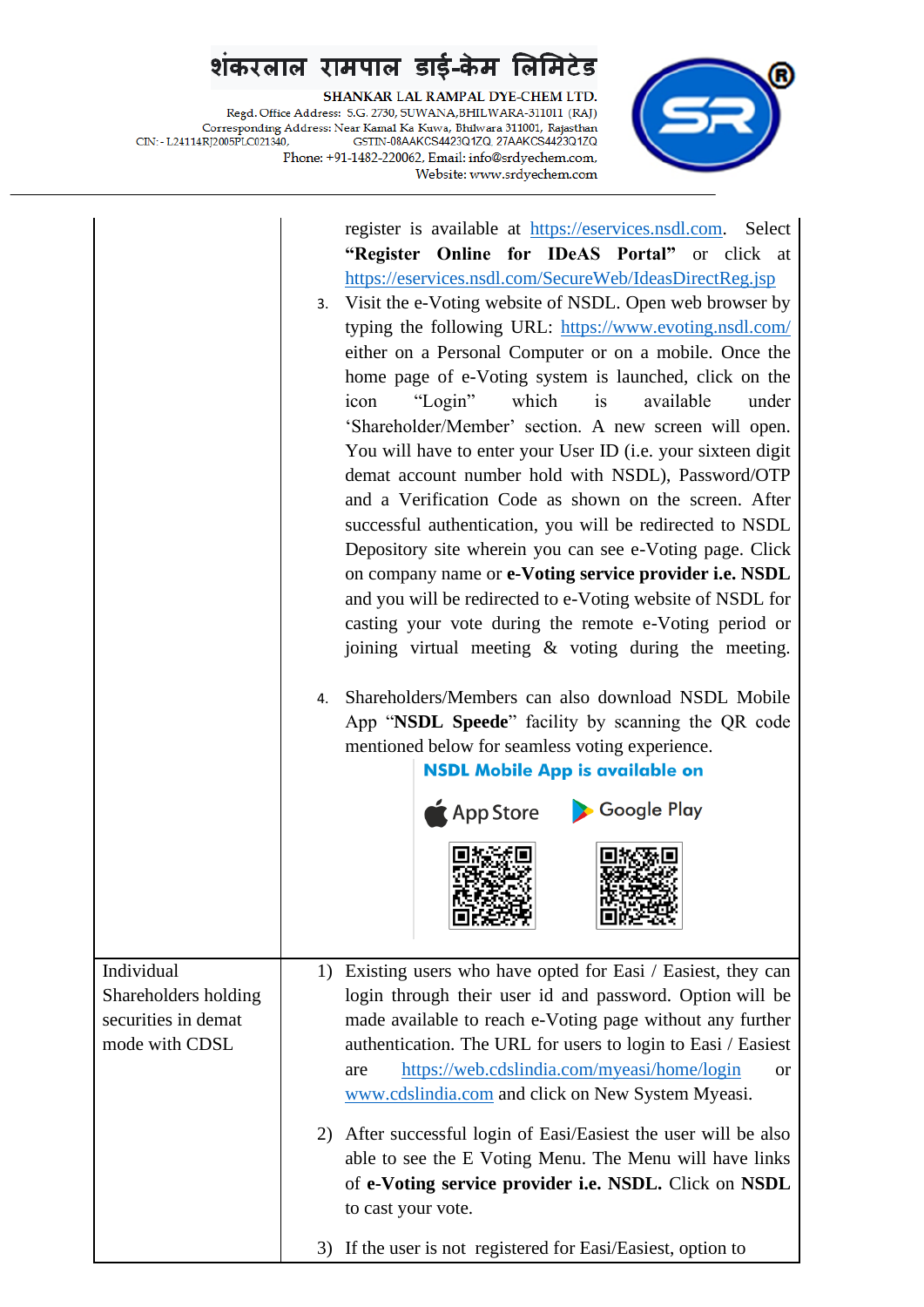SHANKAR LAL RAMPAL DYE-CHEM LTD. Regd. Office Address: S.G. 2730, SUWANA, BHILWARA-311011 (RAJ) Corresponding Address: Near Kamal Ka Kuwa, Bhilwara 311001, Rajasthan CIN: - L24114RJ2005PLC021340, GSTIN-08AAKCS4423Q1ZQ, 27AAKCS4423Q1ZQ Phone: +91-1482-220062, Email: info@srdyechem.com, Website: www.srdyechem.com



|                       | register is available at                                                                                                                                                                                                                                                                                                                                                                                                            |  |
|-----------------------|-------------------------------------------------------------------------------------------------------------------------------------------------------------------------------------------------------------------------------------------------------------------------------------------------------------------------------------------------------------------------------------------------------------------------------------|--|
|                       | https://web.cdslindia.com/myeasi/Registration/EasiRegistra                                                                                                                                                                                                                                                                                                                                                                          |  |
|                       | tion                                                                                                                                                                                                                                                                                                                                                                                                                                |  |
|                       | Alternatively, the user can directly access e-Voting page by<br>4)<br>providing demat Account Number and PAN No. from a<br>link in www.cdslindia.com home page. The system will<br>authenticate the user by sending OTP on registered Mobile<br>& Email as recorded in the demat Account. After<br>successful authentication, user will be provided links for<br>the respective ESP i.e. NSDL where the e-Voting is in<br>progress. |  |
| Individual            | You can also login using the login credentials of your demat                                                                                                                                                                                                                                                                                                                                                                        |  |
| Shareholders (holding | account through your Depository Participant registered with                                                                                                                                                                                                                                                                                                                                                                         |  |
| securities in demat   | NSDL/CDSL for e-Voting facility. upon logging in, you will be                                                                                                                                                                                                                                                                                                                                                                       |  |
| mode) login through   | able to see e-Voting option. Click on e-Voting option, you will be                                                                                                                                                                                                                                                                                                                                                                  |  |
| their depository      | redirected to NSDL/CDSL Depository site after successful                                                                                                                                                                                                                                                                                                                                                                            |  |
| participants          | authentication, wherein you can see e-Voting feature. Click on                                                                                                                                                                                                                                                                                                                                                                      |  |
|                       | company name or e-Voting service provider i.e. NSDL and you                                                                                                                                                                                                                                                                                                                                                                         |  |
|                       | will be redirected to e-Voting website of NSDL for casting your                                                                                                                                                                                                                                                                                                                                                                     |  |
|                       | vote during the remote e-Voting period or joining virtual meeting                                                                                                                                                                                                                                                                                                                                                                   |  |
|                       | $&$ voting during the meeting.                                                                                                                                                                                                                                                                                                                                                                                                      |  |

**Important note:** Members who are unable to retrieve User ID/ Password are advised to use Forget User ID and Forget Password option available at abovementioned website.

## **Helpdesk for Individual Shareholders holding securities in demat mode for any technical issues related to login through Depository i.e. NSDL and CDSL.**

| Login type                                                                      | <b>Helpdesk details</b>                                                                                                                                                              |
|---------------------------------------------------------------------------------|--------------------------------------------------------------------------------------------------------------------------------------------------------------------------------------|
| Individual Shareholders holding<br>securities in demat mode with<br><b>NSDL</b> | Members facing any technical issue in login can<br>contact NSDL helpdesk by sending a request at<br>evoting@nsdl.co.in or call at toll free no.: 1800 1020<br>990 and 1800 22 44 30  |
| Individual Shareholders holding<br>securities in demat mode with<br><b>CDSL</b> | Members facing any technical issue in login can<br>contact CDSL helpdesk by sending a request at<br>helpdesk.evoting@cdslindia.com or contact at 022-<br>23058738 or 022-23058542-43 |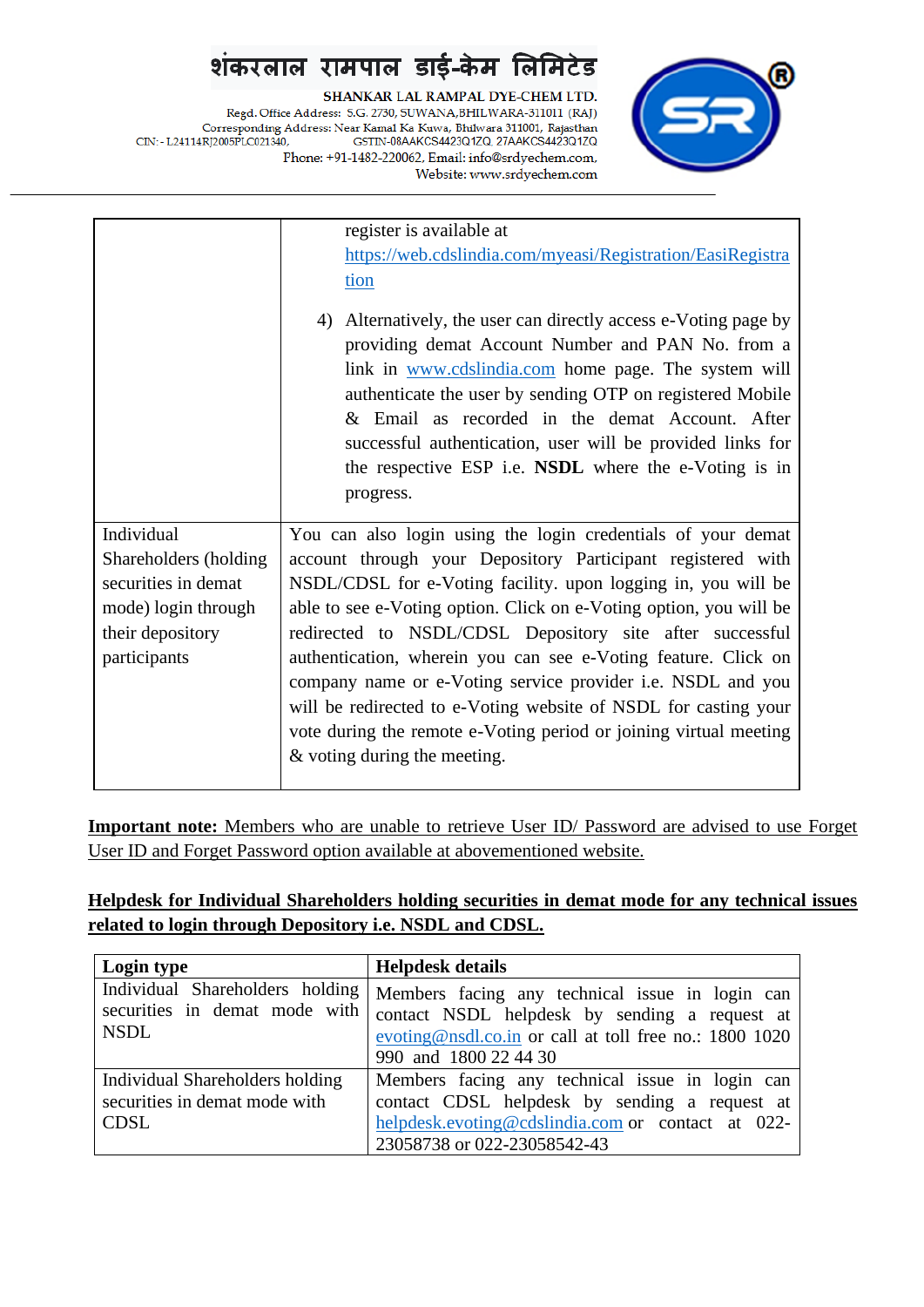SHANKAR LAL RAMPAL DYE-CHEM LTD. Regd. Office Address: S.G. 2730, SUWANA, BHILWARA-311011 (RAJ) Corresponding Address: Near Kamal Ka Kuwa, Bhilwara 311001, Rajasthan CIN: - L24114RI2005PLC021340. GSTIN-08AAKCS4423Q1ZQ, 27AAKCS4423Q1ZQ Phone: +91-1482-220062, Email: info@srdyechem.com, Website: www.srdyechem.com



**B) Login Method for e-Voting and joining virtual meeting for shareholders other than Individual shareholders holding securities in demat mode and shareholders holding securities in physical mode.**

## **How to Log-in to NSDL e-Voting website?**

- 1. Visit the e-Voting website of NSDL. Open web browser by typing the following URL:<https://www.evoting.nsdl.com/> either on a Personal Computer or on a mobile.
- 2. Once the home page of e-Voting system is launched, click on the icon "Login" which is available under 'Shareholder/Member' section.
- 3. A new screen will open. You will have to enter your User ID, your Password/OTP and a Verification Code as shown on the screen. *Alternatively, if you are registered for NSDL eservices i.e. IDEAS, you can log-in at <https://eservices.nsdl.com/> with your existing IDEAS login. Once you log-in to NSDL eservices after using your log-in credentials, click on e-Voting and you can proceed to Step 2 i.e. Cast your vote electronically.*
- 4. Your User ID details are given below :

| Manner of holding shares <i>i.e.</i> Demat | <b>Your User ID is:</b>                    |
|--------------------------------------------|--------------------------------------------|
| (NSDL or CDSL) or Physical                 |                                            |
|                                            |                                            |
| a) For Members who hold shares in          | 8 Character DP ID followed by 8 Digit      |
| demat account with NSDL.                   | Client ID                                  |
|                                            | For example if your DP ID is IN300***      |
|                                            | and Client ID is $12******$ then your user |
|                                            | ID is IN300***12*******.                   |
|                                            |                                            |
| b) For Members who hold shares in          | 16 Digit Beneficiary ID                    |
| demat account with CDSL.                   |                                            |
|                                            | For example if your Beneficiary ID is      |
|                                            | $12****************$ then your user ID is  |
|                                            | 17**************                           |
|                                            |                                            |
| c) For Members holding shares in           | EVEN Number followed by Folio              |
| Physical Form.                             | Number registered with the company         |
|                                            | For example if folio number is $001***$    |
|                                            | and EVEN is 101456 then user ID is         |
|                                            | 101456001***                               |
|                                            |                                            |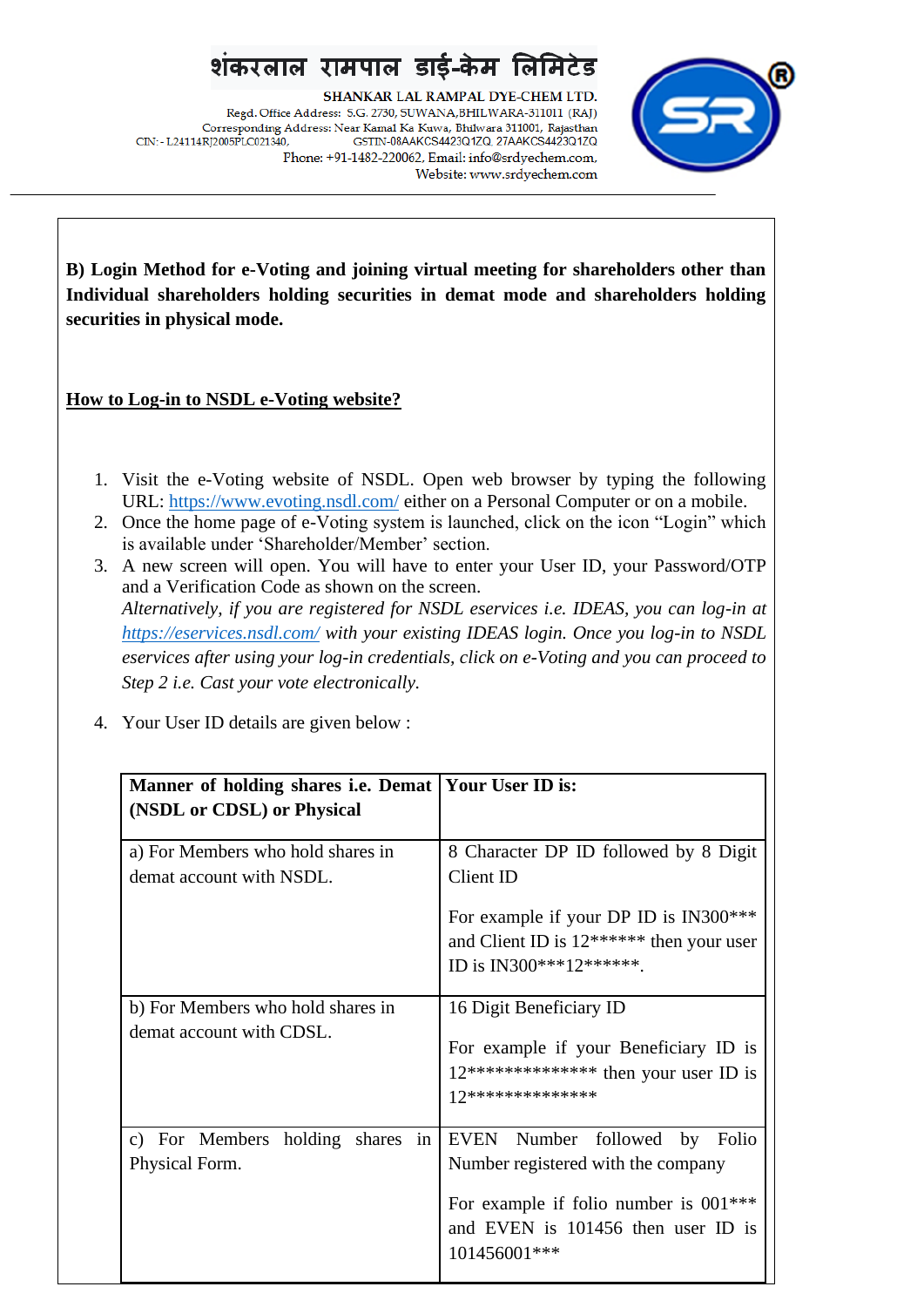## रामपाल डाई-केम

SHANKAR LAL RAMPAL DYE-CHEM LTD. Regd. Office Address: S.G. 2730, SUWANA, BHILWARA-311011 (RAJ) Corresponding Address: Near Kamal Ka Kuwa, Bhilwara 311001, Rajasthan CIN: - L24114RI2005PLC021340. GSTIN-08AAKCS4423Q1ZQ, 27AAKCS4423Q1ZQ Phone: +91-1482-220062, Email: info@srdyechem.com, Website: www.srdyechem.com



- 5. Password details for shareholders other than Individual shareholders are given below: a) If you are already registered for e-Voting, then you can user your existing password to login and cast your vote.
	- b) If you are using NSDL e-Voting system for the first time, you will need to retrieve the 'initial password' which was communicated to you. Once you retrieve your 'initial password', you need to enter the 'initial password' and the system will force you to change your password.
	- c) How to retrieve your 'initial password'?
		- (i) If your email ID is registered in your demat account or with the company, your 'initial password' is communicated to you on your email ID. Trace the email sent to you from NSDL from your mailbox. Open the email and open the attachment i.e. a .pdf file. Open the .pdf file. The password to open the .pdf file is your 8 digit client ID for NSDL account, last 8 digits of client ID for CDSL account or folio number for shares held in physical form. The .pdf file contains your 'User ID' and your 'initial password'.
		- (ii) If your email ID is not registered, please follow steps mentioned below in **process for those shareholders whose email ids are not registered.**
- 6. If you are unable to retrieve or have not received the " Initial password" or have forgotten your password:
	- a) Click on "**[Forgot User Details/Password](https://www.evoting.nsdl.com/eVotingWeb/commonhtmls/NewUser.jsp)**?"(If you are holding shares in your demat account with NSDL or CDSL) option available on www.evoting.nsdl.com.
	- b) **[Physical User Reset Password](https://www.evoting.nsdl.com/eVotingWeb/commonhtmls/PhysicalUser.jsp)**?" (If you are holding shares in physical mode) option available on [www.evoting.nsdl.com.](http://www.evoting.nsdl.com/)
	- c) If you are still unable to get the password by aforesaid two options, you can send a request at [evoting@nsdl.co.in](mailto:evoting@nsdl.co.in) mentioning your demat account number/folio number, your PAN, your name and your registered address etc.
	- d) Members can also use the OTP (One Time Password) based login for casting the votes on the e-Voting system of NSDL.
- 7. After entering your password, tick on Agree to "Terms and Conditions" by selecting on the check box.
- 8. Now, you will have to click on "Login" button.
- 9. After you click on the "Login" button, Home page of e-Voting will open.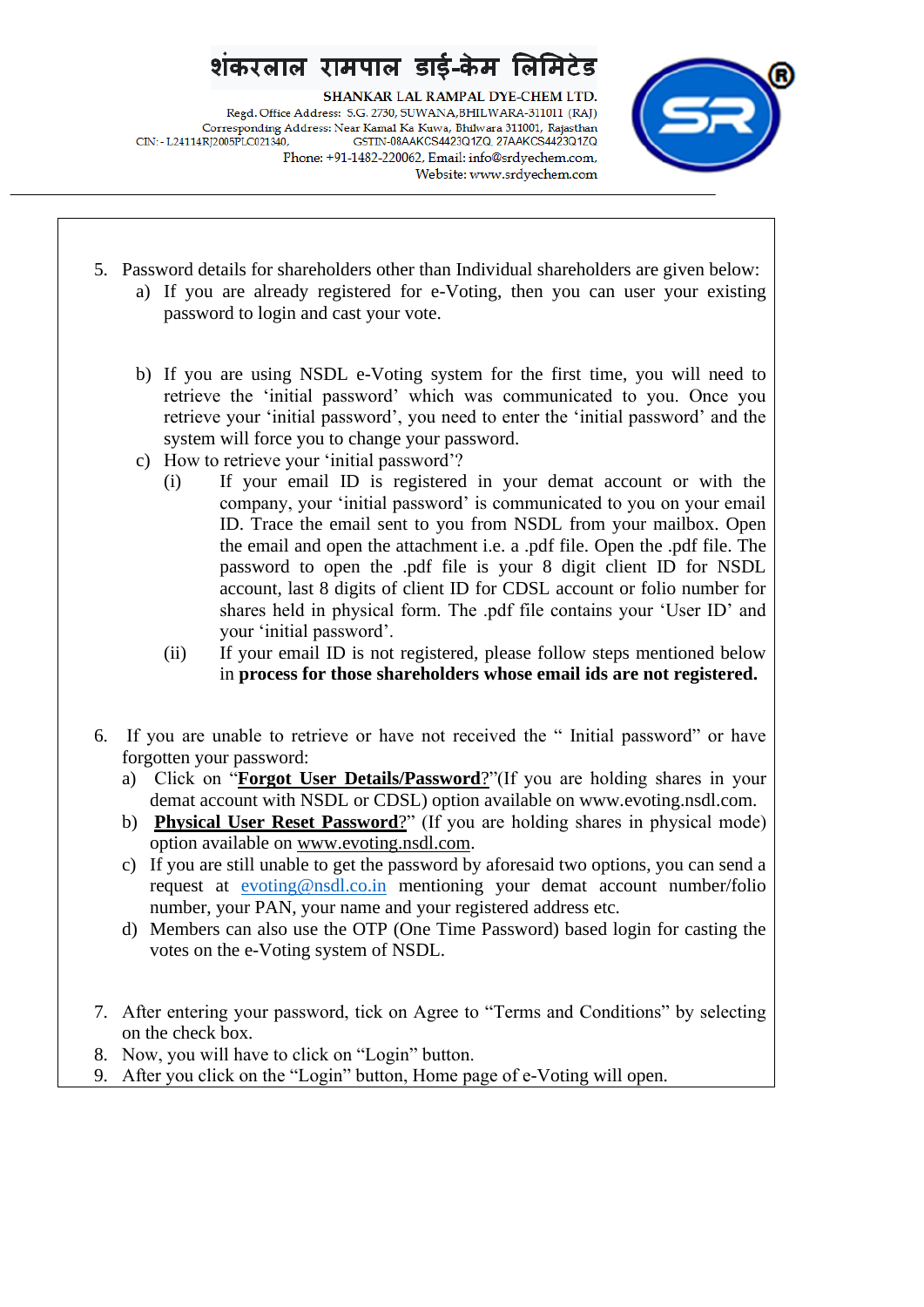SHANKAR LAL RAMPAL DYE-CHEM LTD.

Regd. Office Address: S.G. 2730, SUWANA, BHILWARA-311011 (RAJ) Corresponding Address: Near Kamal Ka Kuwa, Bhilwara 311001, Rajasthan CIN: - L24114RJ2005PLC021340, GSTIN-08AAKCS4423Q1ZQ, 27AAKCS4423Q1ZQ Phone: +91-1482-220062, Email: info@srdyechem.com, Website: www.srdyechem.com



### **Step 2: Cast your vote electronically and join General Meeting on NSDL e-Voting system.**

### **How to cast your vote electronically and join General Meeting on NSDL e-Voting system?**

- 1. After successful login at Step 1, you will be able to see all the companies "EVEN" in which you are holding shares and whose voting cycle and General Meeting is in active status.
- 2. Select "EVEN" of company for which you wish to cast your vote during the remote e-Voting period and casting your vote during the General Meeting. For joining virtual meeting, you need to click on "VC/OAVM" link placed under "Join General Meeting".
- 3. Now you are ready for e-Voting as the Voting page opens.
- 4. Cast your vote by selecting appropriate options i.e. assent or dissent, verify/modify the number of shares for which you wish to cast your vote and click on "Submit" and also "Confirm" when prompted.
- 5. Upon confirmation, the message "Vote cast successfully" will be displayed.
- 6. You can also take the printout of the votes cast by you by clicking on the print option on the confirmation page.
- 7. Once you confirm your vote on the resolution, you will not be allowed to modify your vote.

### **General Guidelines for shareholders**

- 1. Institutional shareholders (i.e. other than individuals, HUF, NRI etc.) are required to send scanned copy (PDF/JPG Format) of the relevant Board Resolution/ Authority letter etc. with attested specimen signature of the duly authorized signatory(ies) who are authorized to vote, to the Scrutinizer by e-mail [office@csnmehta.com](mailto:office@csnmehta.com) with a copy marked t[o evoting@nsdl.co.in.](mailto:evoting@nsdl.co.in)
- 2. It is strongly recommended not to share your password with any other person and take utmost care to keep your password confidential. Login to the e-voting website will be disabled upon five unsuccessful attempts to key in the correct password. In such an event, you will need to go through the ["Forgot User](https://www.evoting.nsdl.com/eVotingWeb/commonhtmls/NewUser.jsp)  [Details/Password?"](https://www.evoting.nsdl.com/eVotingWeb/commonhtmls/NewUser.jsp) or ["Physical User Reset Password?"](https://www.evoting.nsdl.com/eVotingWeb/commonhtmls/PhysicalUser.jsp) option available on www.evoting.nsdl.com to reset the password.
- 3. In case of any queries, you may refer the Frequently Asked Questions (FAQs) for Shareholders and e-voting user manual for Shareholders available at the download section of [www.evoting.nsdl.com](http://www.evoting.nsdl.com/) or call on toll free no.: 1800 1020 990 and 1800 22 44 30 or send a request to (Mr. Amit vishal / Pallavi Mahatra) at [evoting@nsdl.co.in](mailto:evoting@nsdl.co.in)

### **Process for those shareholders whose email ids are not registered with the depositories for procuring user id and password and registration of e mail ids for e-voting for the resolutions set out in this notice**:

- 1. In case shares are held in physical mode please provide Folio No., Name of shareholder, scanned copy of the share certificate (front and back), PAN (self attested scanned copy of PAN card), AADHAR (self attested scanned copy of Aadhar Card) by email to [\(cs@srdyechem.com\)](mailto:cs@srdyechem.com).
- 2. In case shares are held in demat mode, please provide DPID-CLID (16 digit DPID + CLID or 16 digit beneficiary ID), Name, client master or copy of Consolidated Account statement, PAN (self attested scanned copy of PAN card), AADHAR (self attested scanned copy of Aadhar Card) to [\(cs@srdyechem.com\)](mailto:cs@srdyechem.com). If you are an Individual shareholders holding securities in demat mode, you are requested to refer to the login method explained at **step 1 (A**) i.e.**Login method for e-Voting and joining virtual meeting for Individual shareholders holding securities in demat mode**.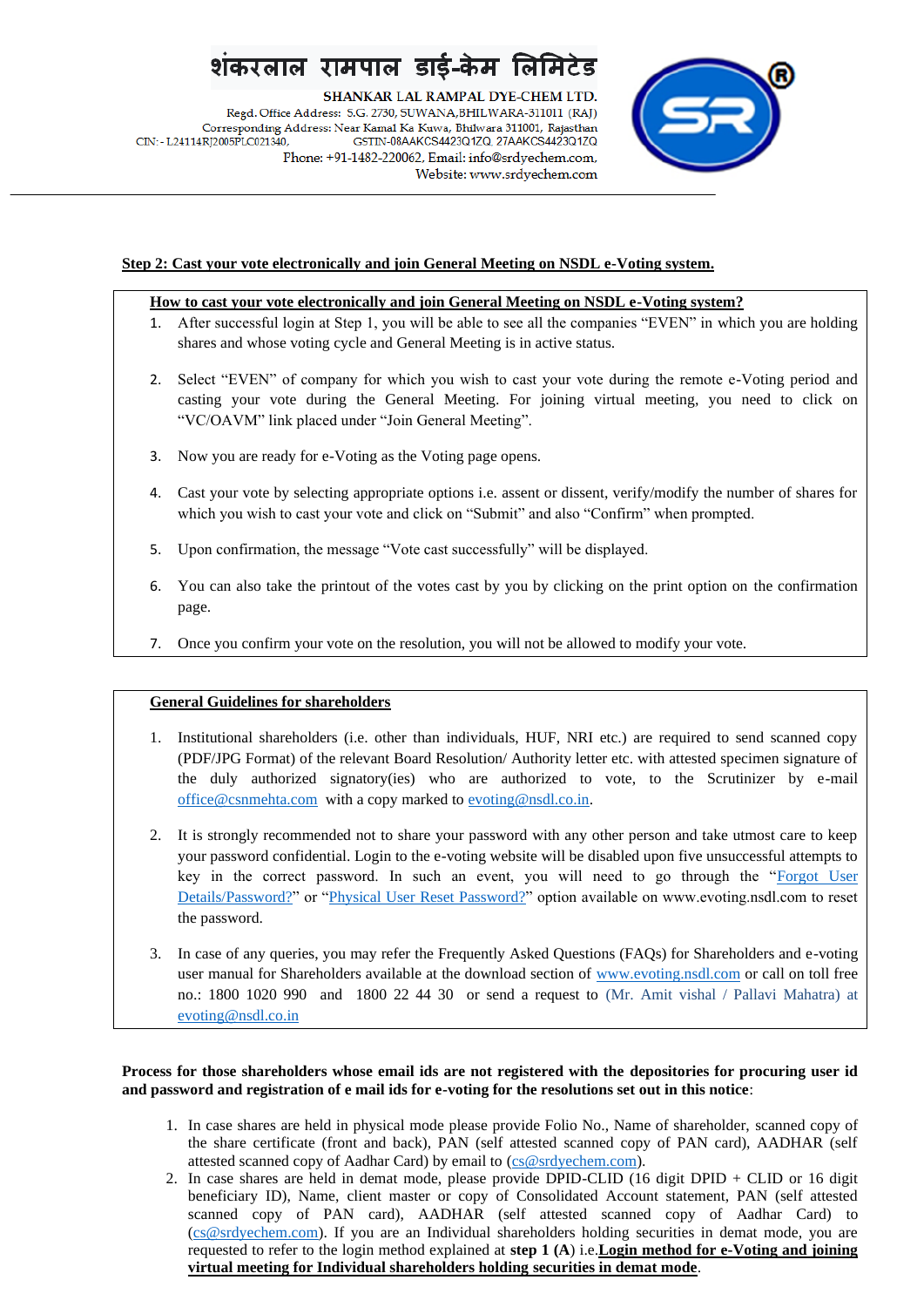SHANKAR LAL RAMPAL DYE-CHEM LTD. Regd. Office Address: S.G. 2730, SUWANA, BHILWARA-311011 (RAJ) Corresponding Address: Near Kamal Ka Kuwa, Bhilwara 311001, Rajasthan CIN: - L24114RJ2005PLC021340, GSTIN-08AAKCS4423Q1ZQ, 27AAKCS4423Q1ZQ Phone: +91-1482-220062, Email: info@srdyechem.com, Website: www.srdyechem.com



- 3. Alternatively shareholder/members may send a request to [evoting@nsdl.co.inf](mailto:evoting@nsdl.co.in)or procuring user id and password for e-voting by providing above mentioned documents.
- 4. In terms of SEBI circular dated December 9, 2020 on e-Voting facility provided by Listed Companies, Individual shareholders holding securities in demat mode are allowed to vote through their demat account maintained with Depositories and Depository Participants. Shareholders are required to update their mobile number and email ID correctly in their demat account in order to access e-Voting facility.

### **THE INSTRUCTIONS FOR MEMBERS FOR e-VOTING ON THE DAY OF THEEGMARE AS UNDER:-**

- 1. The procedure for e-Voting on the day of the EGM is same as the instructions mentioned above for remote evoting.
- 2. Only those Members/ shareholders, who will be present in the EGM through VC/OAVM facility and have not casted their vote on the Resolutions through remote e-Voting and are otherwise not barred from doing so, shall be eligible to vote through e-Voting system in the EGM/AGM.
- 3. Members who have voted through Remote e-Voting will be eligible to attend the EGM/AGM. However, they will not be eligible to vote at the EGM/AGM.
- 4. The details of the person who may be contacted for any grievances connected with the facility for e-Voting on the day of the EGM shall be the same person mentioned for Remote e-voting.

### **INSTRUCTIONS FOR MEMBERS FOR ATTENDING THE EGMTHROUGHVC/OAVM ARE AS UNDER:**

- 1. Member will be provided with a facility to attend the EGM through VC/OAVM through the NSDL e-Voting system. Members may access by following the steps mentioned above for **Access to NSDL e-Voting system**. After successful login, you can see link of "VC/OAVM link" placed under **"Join General meeting"** menu against company name. You are requested to click on VC/OAVM link placed under Join General Meeting menu. The link for VC/OAVM will be available in Shareholder/Member login where the EVEN of Company will be displayed. Please note that the members who do not have the User ID and Password for e-Voting or have forgotten the User ID and Password may retrieve the same by following the remote e-Voting instructions mentioned in the notice to avoid last minute rush.
- 2. Members are encouraged to join the Meeting through Laptops for better experience.
- 3. Further Members will be required to allow Camera and use Internet with a good speed to avoid any disturbance during the meeting.
- 4. Please note that Participants Connecting from Mobile Devices or Tablets or through Laptop connecting via Mobile Hotspot may experience Audio/Video loss due to Fluctuation in their respective network. It is therefore recommended to use Stable Wi-Fi or LAN Connection to mitigate any kind of aforesaid glitches.
- 5. Shareholders who would like to express their views/have questions may send their questions in advance mentioning their name demat account number/folio number, email id, mobile number at [\(cs@srdyechem.com\)](mailto:cs@srdyechem.com). The same will be replied by the company suitably.

#### 25. DECLARATION OF RESULTS:

1.The Scrutinizer shall after the conclusion of voting at general meeting, will first count the votes cast at the meeting and thereafter unblock the votes cast through remote e-voting in the presence of atleast two(2) witnesses not in the employment of the Company and shall make no later than two (2) days from the conclusion of the EGM a consolidated scrutinizer's report of the total votes cast in favour or against, if any to the Chairman or the person authorised by him in writing, who shall counter sign the same and declare the result of voting forthwith. The result of the E-Voting will be declared on/not later than Thursday, 30<sup>th</sup> June, 2022 latest by 05:00P.M. (IST) at the registered office of the Company.

2. Based on the Scrutinizer's Report, the Company will submit within 2 days of the conclusion of the results to the Stock Exchanges, details of the voting results as required under Regulation 44(3) of the SEBI Listing Regulations.

3. The result of the E-Voting declared along with the Scrutinizer's Report, will be hosted on the website of the Company - [www.srdyechem.coma](http://www.srdyechem.com/)nd on the website of NSDL and will be displayed on the notice board of the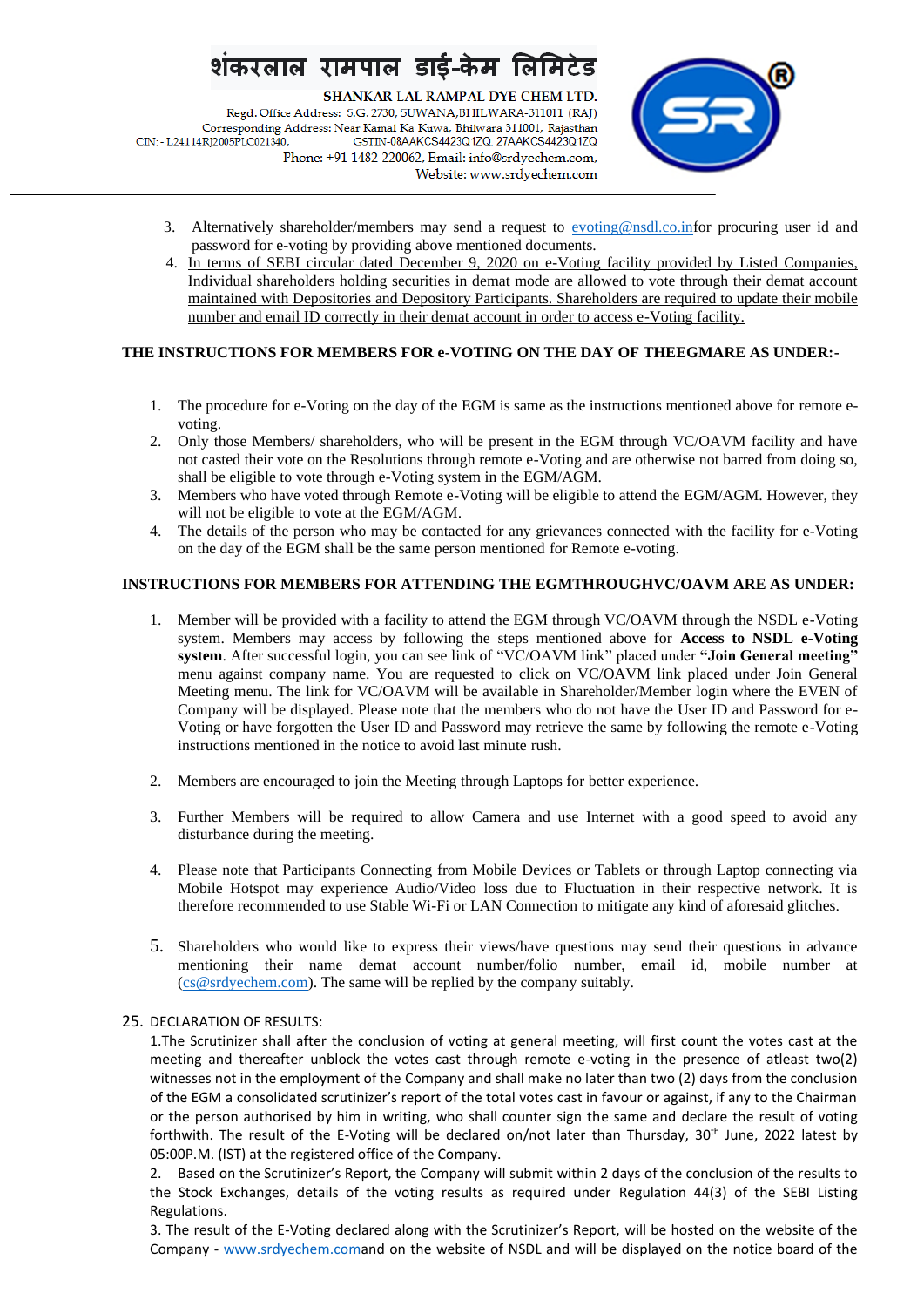SHANKAR LAL RAMPAL DYE-CHEM LTD. Regd. Office Address: S.G. 2730, SUWANA, BHILWARA-311011 (RAJ) Corresponding Address: Near Kamal Ka Kuwa, Bhilwara 311001, Rajasthan CIN: - L24114RJ2005PLC021340, GSTIN-08AAKCS4423Q1ZQ, 27AAKCS4423Q1ZQ Phone: +91-1482-220062, Email: info@srdyechem.com, Website: www.srdyechem.com



Company at its registered office, immediately after the declaration of the result by the Chairperson or a person authorized by him inwriting and communicated to the Stock Exchange.

> For and on behalf of **SHANKAR LAL RAMPAL DYE-CHEMLIMITED**

Date: 28/05/2022 Registered Office: SG-2730 Sd/-Suwana, Bhilwara-311011(Raj.) CIN-L24114RJ2005PLC021340 Aditi Babel

**Company Secretary & Compliance Officer**